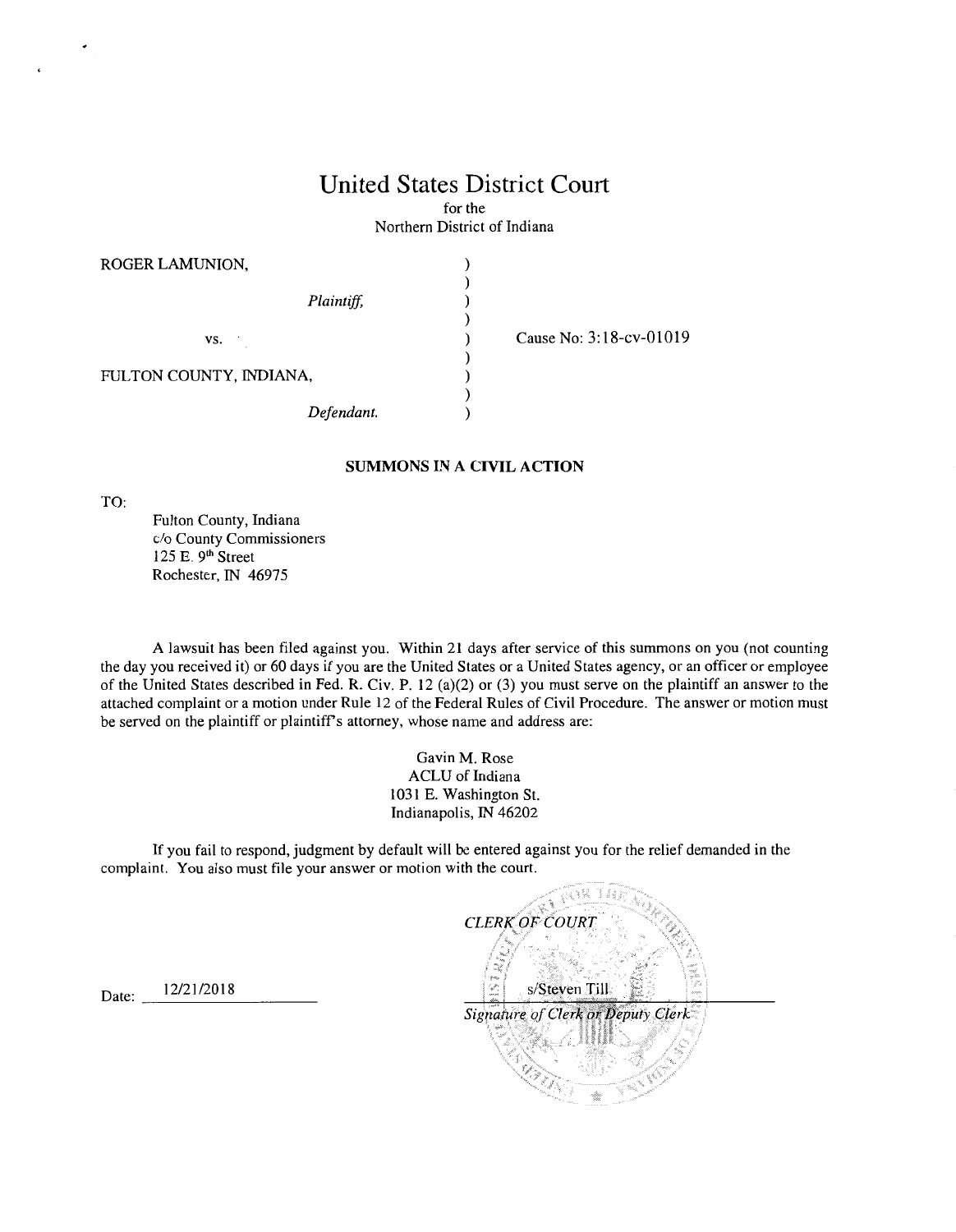Civil Summons (Page 2)

| Civil Action Number: 3:18-cv-01019                                                                                   |
|----------------------------------------------------------------------------------------------------------------------|
| <b>PROOF OF SERVICE</b><br>(this section should not be filed with the court unless required by Fed. R. Civ. P. 4(1)) |
|                                                                                                                      |
| was received by me on (date)_____________________.                                                                   |
|                                                                                                                      |
| $\frac{1}{2}$ on $\left( date\right)$ $\frac{1}{2}$ ; or                                                             |
| I left the summons at the individual's residence or usual place of abode with (name)                                 |
| a person of suitable age and discretion who resides there,                                                           |
| on (date) _______________________, and mailed a copy to the individual's last known address; or                      |
|                                                                                                                      |
| designated by law to accept service of process on behalf of (name of organization)                                   |
| $\cos(\theta)$ on $(\theta)$ $\cos(\theta)$ $\cos(\theta)$                                                           |
|                                                                                                                      |
| Other (specify):                                                                                                     |
| My fees are $\frac{1}{2}$ for travel and $\frac{1}{2}$ for services, for a total of $\frac{1}{2}$ .                  |
| I declare under penalty of perjury that this information is true.                                                    |
| Date:                                                                                                                |
| Server's Signature                                                                                                   |
|                                                                                                                      |
| Printed name and title                                                                                               |

*Server's address* 

Additional information regarding attempted service, etc.

 $\overline{\phantom{a}}$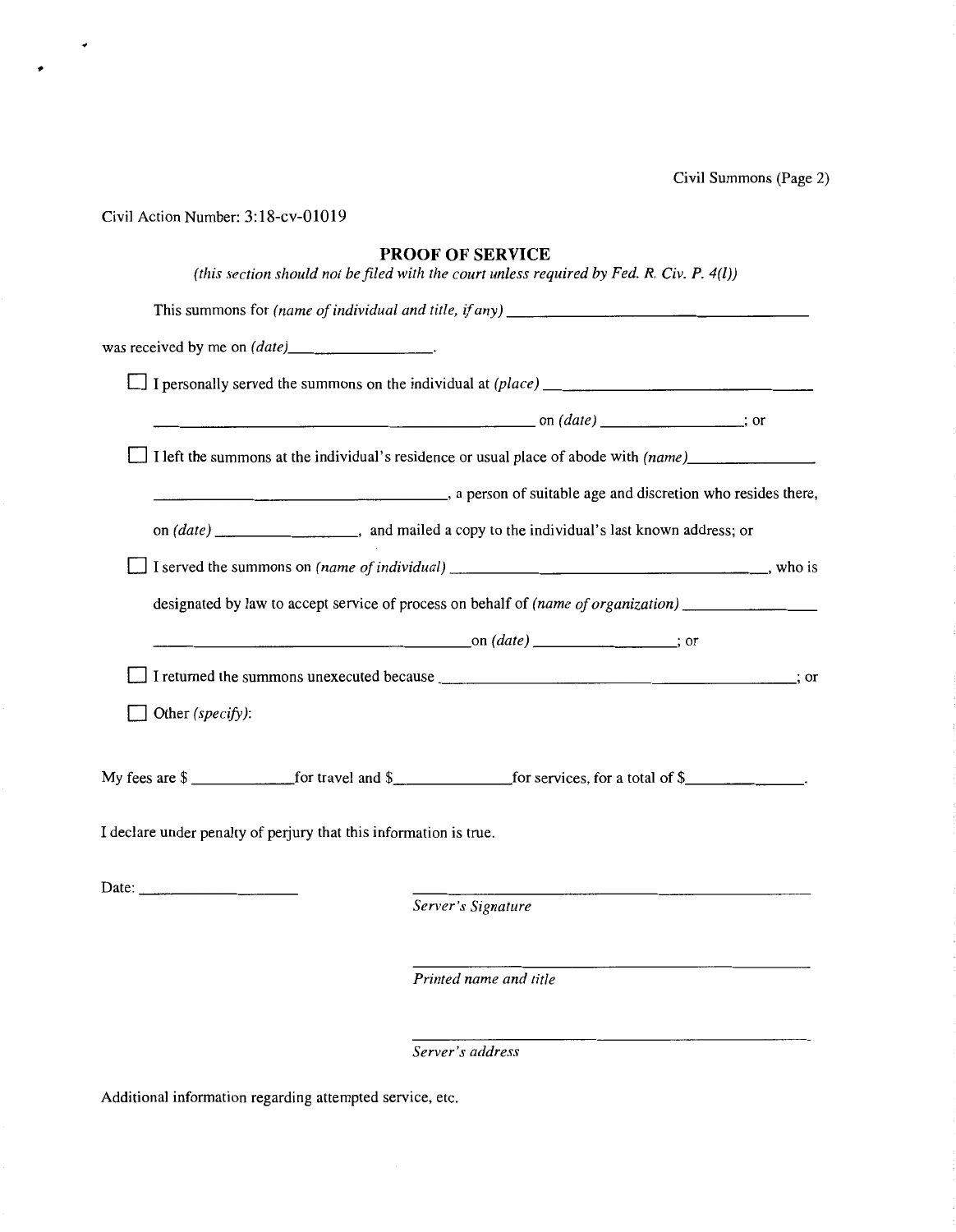### IN THE UNITED STATES DISTRICT COURT NORTHERN DISTRICT OF INDIANA SOUTH BEND DIVISION

| ROGER LAMUNION,         |                   |
|-------------------------|-------------------|
| Plaintiff,              |                   |
| v.                      | No. 3:18-cv-01019 |
| FULTON COUNTY, INDIANA, |                   |
| Defendant.              |                   |

#### **COMPLAINT FOR DECLARATORY AND INJUNCTIVE RELIEF**

#### **Introductory Statement**

1. Each December, on the lawn outside the historic Fulton County Courthouse, a sizeable nativity scene is erected for the holiday season. This crèche—which is, of course, one of the pre-eminent symbols of Christianity—is erected not by any private organization or faith but by Fulton County itself. As such, a reasonable observer viewing the display would be forced to conclude that Fulton County supports and endorses the religious message conveyed by the display of the nativity. This message is not in any way dulled by the presence of secular figurines in relative proximity to the creche. The plaintiff is a resident of Marshall County, the county immediately to the north of Fulton County, who comes into direct and unwelcome contact with the display each year. The display violates the Establishment Clause of the First Amendment to the United States Constitution, and the plaintiff is entitled to declaratory and injunctive relief.

#### **Jurisdiction, Venue, and Cause of Action**

- 2. This Court has jurisdiction of this case pursuant to 28 U.S.C. § 1331.
- 3. Venue is proper in this district pursuant to 28 U.S.C. § 1391.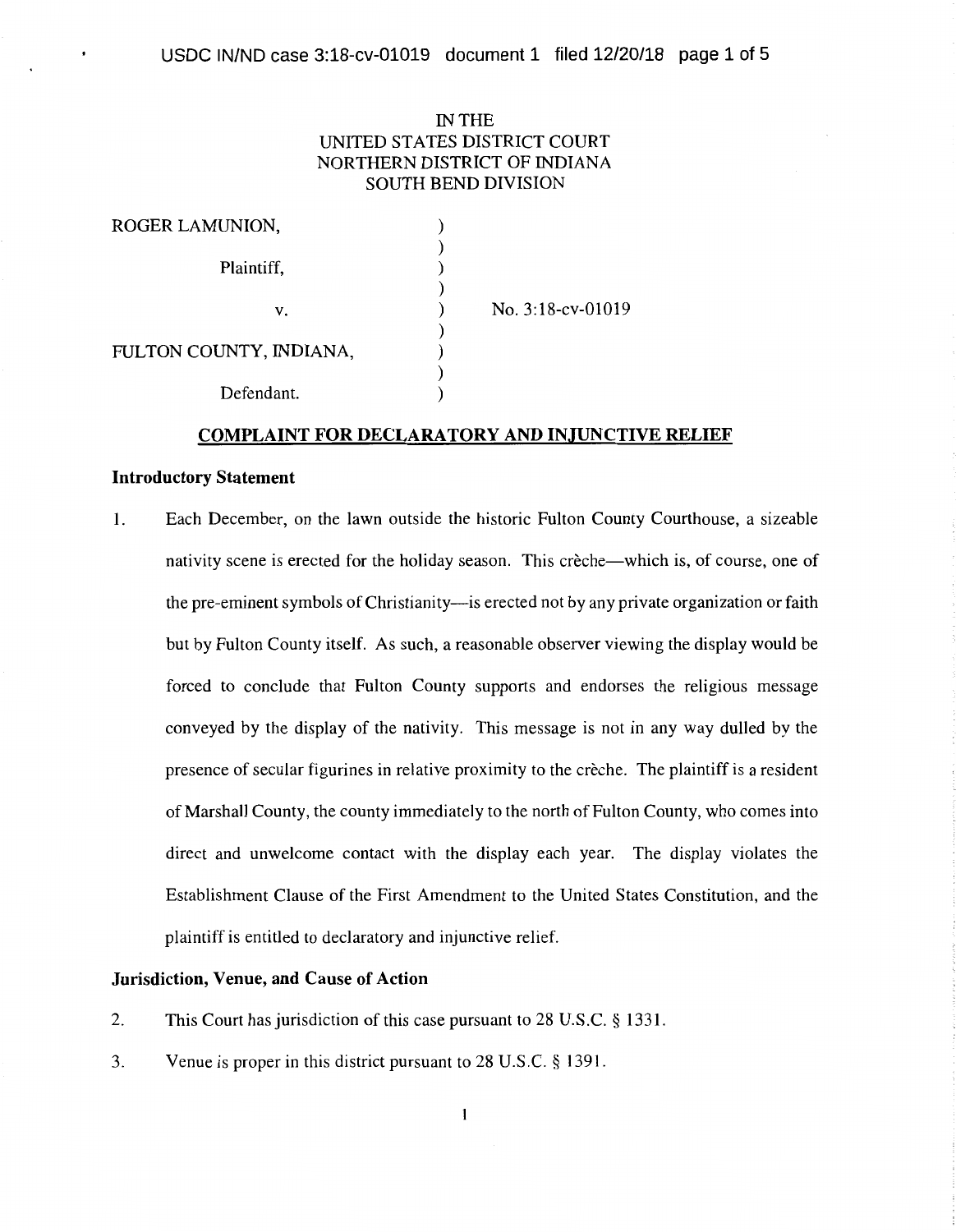- 4. Declaratory relief is authorized by Rule 57 of the Federal Rules of Civil Procedure and 28 U.S.C. §§ 2201 and 2202.
- 5. This action is brought pursuant to 42 U.S.C. § 1983 to redress the deprivation, under color of state law, of rights secured by the U.S. Constitution.

#### **Parties**

- 6. Roger LaMunion is an adult resident of Marshall County, Indiana.
- 7. Fulton County, Indiana is one of Indiana's ninety-two counties and is located in the northcentral portion of the state.

#### **Factual Allegations**

- 8. The Fulton County Courthouse ("the Courthouse") is a historic building located in Rochester, Indiana, the county seat of Fulton County ("the County"). Located inside the Courthouse are not only the county courts but also several other government offices, such as the offices of the county clerk, the county prosecutor, and the county's probation department. Since 2000, the Courthouse has been listed on the National Register of Historic Places.
- 9. The Courthouse, like many other county courthouses in Indiana, is surrounded by a sizeable lawn that, together with the Courthouse, occupies an entire square block in Rochester's central downtown business district. The Courthouse lawn is bordered on the west by Main Street and on the south by Ninth Street, the two primary thoroughfares in Rochester.
- 10. The Courthouse lawn contains four permanent monuments: a memorial dedicated to the Potawatomi "Trail of Death"; a memorial dedicated to Rochester Normal University; and two war memorials. Aside from these four permanent monuments, the lawn contains a few trees but consists largely of open green space.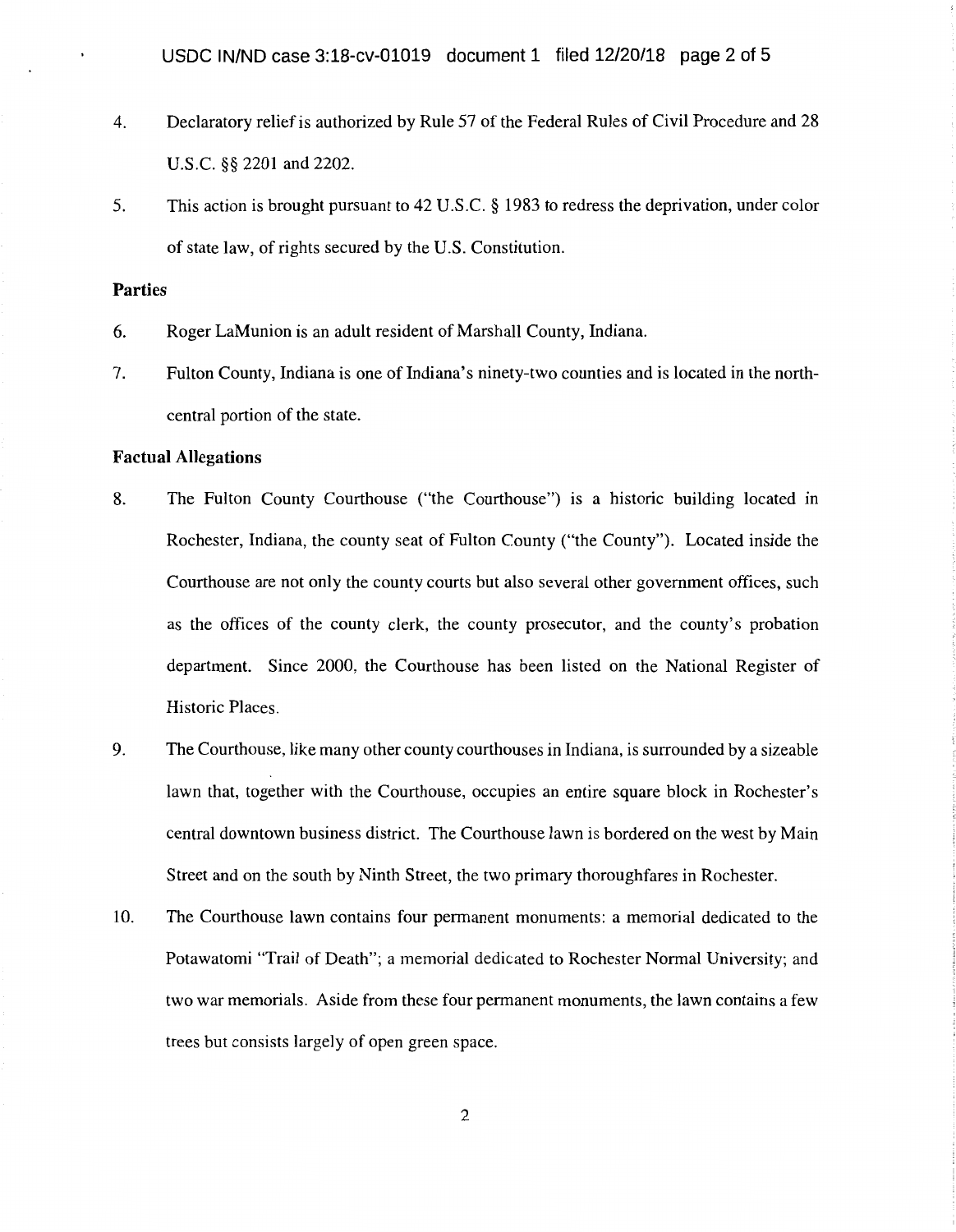- 11. Each winter, however, the County erects on the south side of the Courthouse lawn a sizeable nativity scene. This crèche consists of a manger constructed from bales of hay and figurines representing several figures present in the story of the birth of Christ: Mary, Joseph, and the Baby Jesus; the three wise men; various animals; and even an angel positioned over the other figures. A photograph of the creche is attached and incorporated herein as Exhibit 1.
- 12. This creche has been displayed by the County on the Courthouse lawn each year for at least the past eight years, and likely for much longer.
- 13. A creche, of course, is one of the preeminent symbols of Christianity, and is readily and exclusively associated with that religion. The display of the creche on the Courthouse lawn lacks a secular purpose, it has the principle effect of advancing religion, and a reasonable observer would conclude that it constitutes governmental endorsement of religion.
- 14. In addition to the creche, each year the County erects a "Santa house" on the west side of the Courthouse lawn. This "Santa house" is a small structure that children may visit for a couple of hours each weekend day in order to sit on Santa's lap and tell Santa what they would like for Christmas. This "Santa house" is physically removed from the crèche, is not a part of the same display as the creche, and does not in any way dull the religious impact or message of the creche. A photograph of the "Santa house" is attached and incorporated herein as Exhibit 2.
- 15. For the past two years, but not before that, the County has also placed four small figurines on the Courthouse lawn: a Santa figurine, a snowman figurine, a reindeer figurine with lights, and a candle figurine. These four figurines are placed on the southwest side of the Courthouse law, a short distance—perhaps ten or twenty yards—from the crèche display.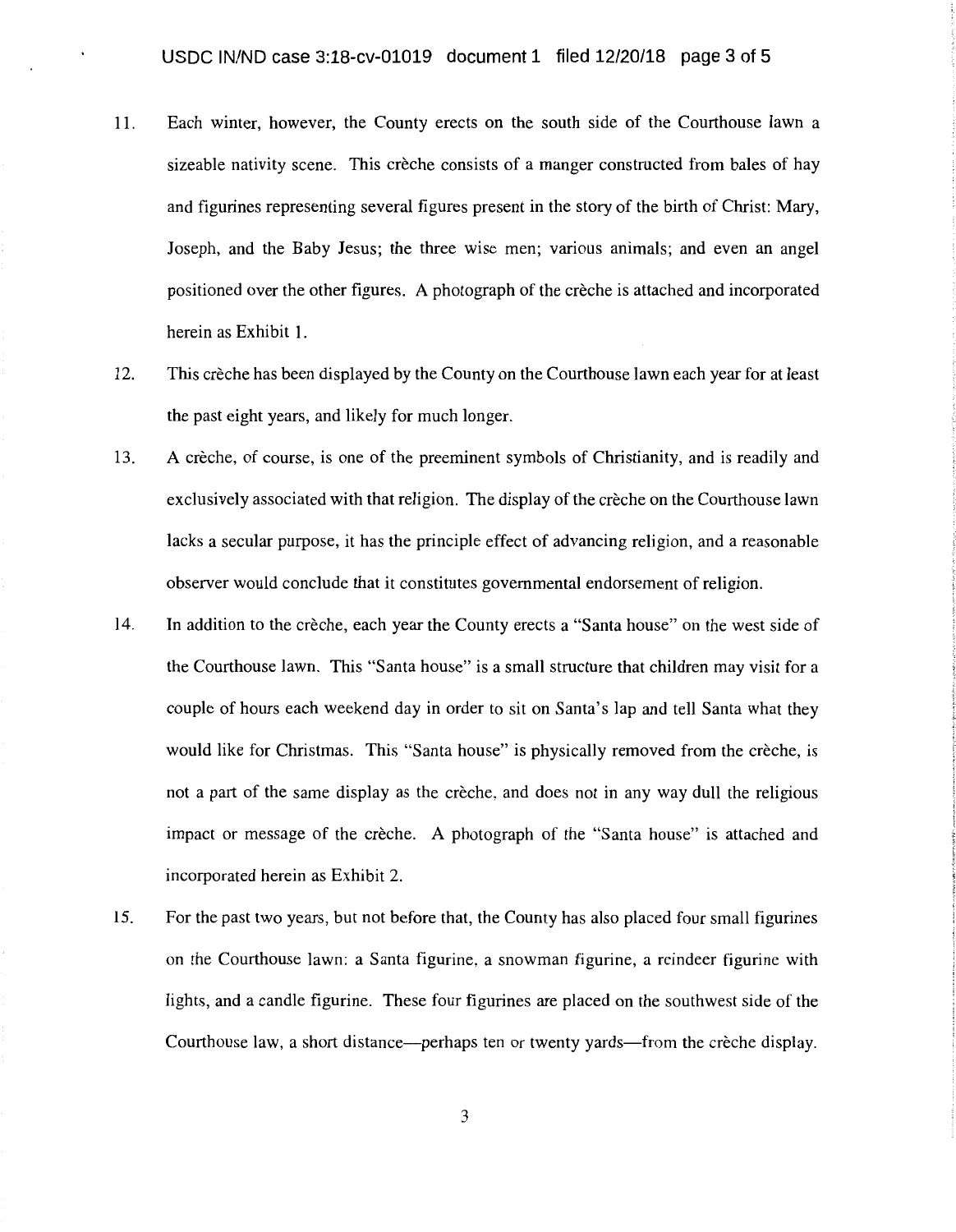While these four figurines are in relative proximity to the crèche, they are not part of the same display nor would a reasonable person conclude that they were part of the same display. A photograph of these four figurines, showing their proximity to the creche display, is attached and incorporated herein as Exhibit 3.

- 16. The display of the nativity scene during the holiday season has the principle purpose and effect of advancing one preferred religion over all others. A reasonable person viewing the display could only conclude that the County endorsed the religious display and the Christian faith.
- 17. Roger LaMunion resides in Argos, Indiana, a small town in Marshall County, Indiana, that is not far from Rochester.
- 18. Mr. LaMunion previously worked in Rochester, near the Courthouse, although he is now retired. Even though he no longer travels to Rochester on a daily basis, each December he will make multiple trips to Rochester in order to run errands or for other personal reasons. As Rochester is not a large city, these trips will inevitably require him to pass the Courthouse lawn and the nativity scene displayed there.
- 19. Mr. LaMunion objects to the display of the creche on the Courthouse lawn as he does not believe that local government should be endorsing a religious faith. However, his trips to Rochester during December bring him into direct and unwelcome contact with the display.
- 20. The defendant has, at all times, acted or refused to act under color of state law.
- 21. As a result of the actions or inactions of the defendant, the plaintiff is suffering irreparable harm for which there is no remedy at law.

## **Legal Claim**

4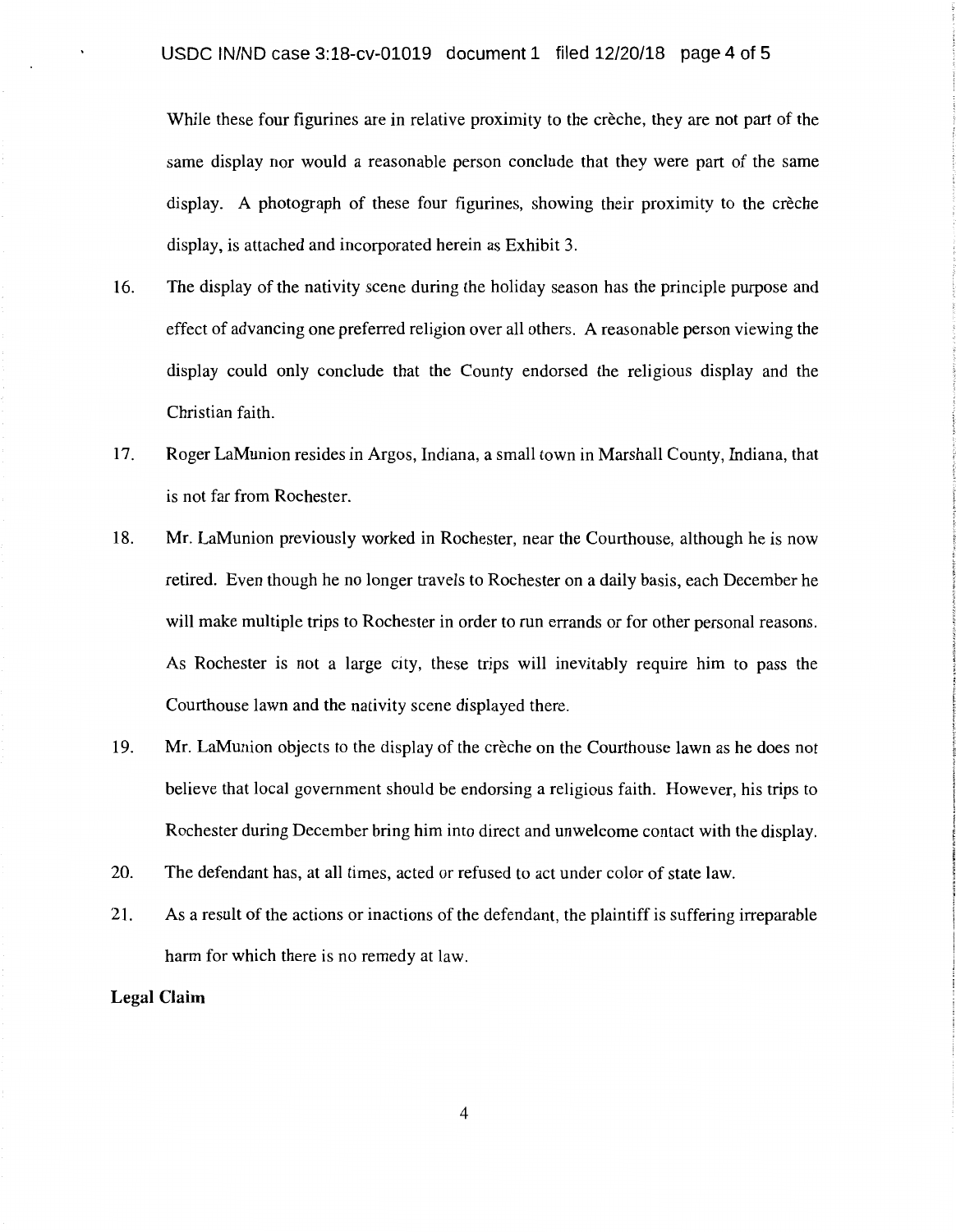22. The display of the nativity scene on the lawn of the Fulton County Courthouse violates the Establishment Clause of the First Amendment to the United States Constitution.

#### **Request for Relief**

**WHEREFORE,** the plaintiff requests that this Court:

- 1. Accept jurisdiction of this cause and set it for hearing.
- 2. Declare that the defendant has violated the rights of the plaintiff for the reason described above.
- 3. Issue a preliminary injunction, later to be made permanent, prohibiting the defendant from displaying a crèche on the lawn of the Fulton County Courthouse.
- 4. Award the plaintiff his costs and attorneys' fees pursuant to 42 U.S.C. § 1988.
- 5. Award all other proper relief.

#### **HEART ANNUAL PRI**

Gavin **M.** Rose ACLU OF INDIANA 1031 E. Washington St. Indianapolis, IN 46202 Ph: 317.635.4059 Fax: 317.635.4105 <grose@aclu-in.org>

**CILLAGE LESS RADERALLES**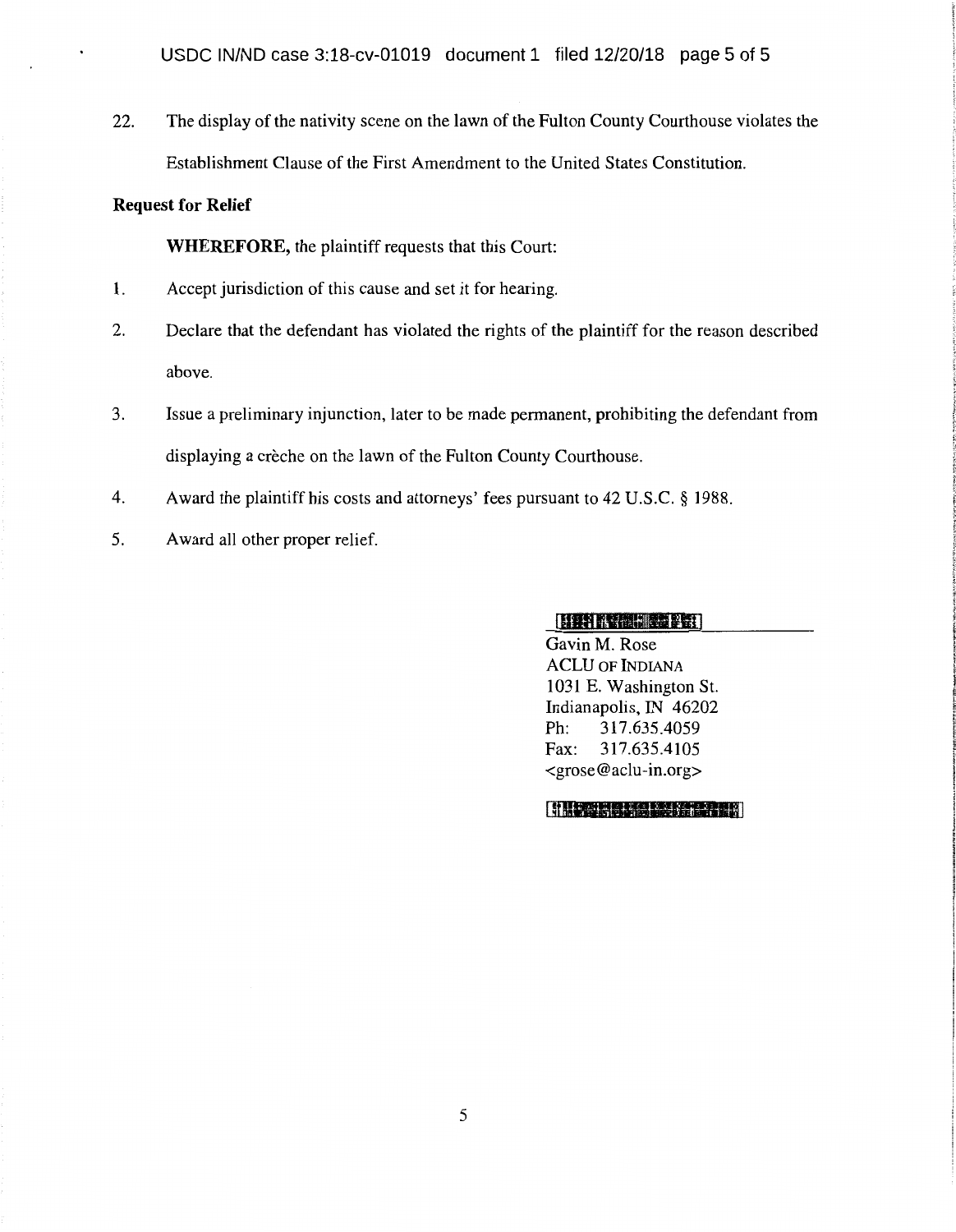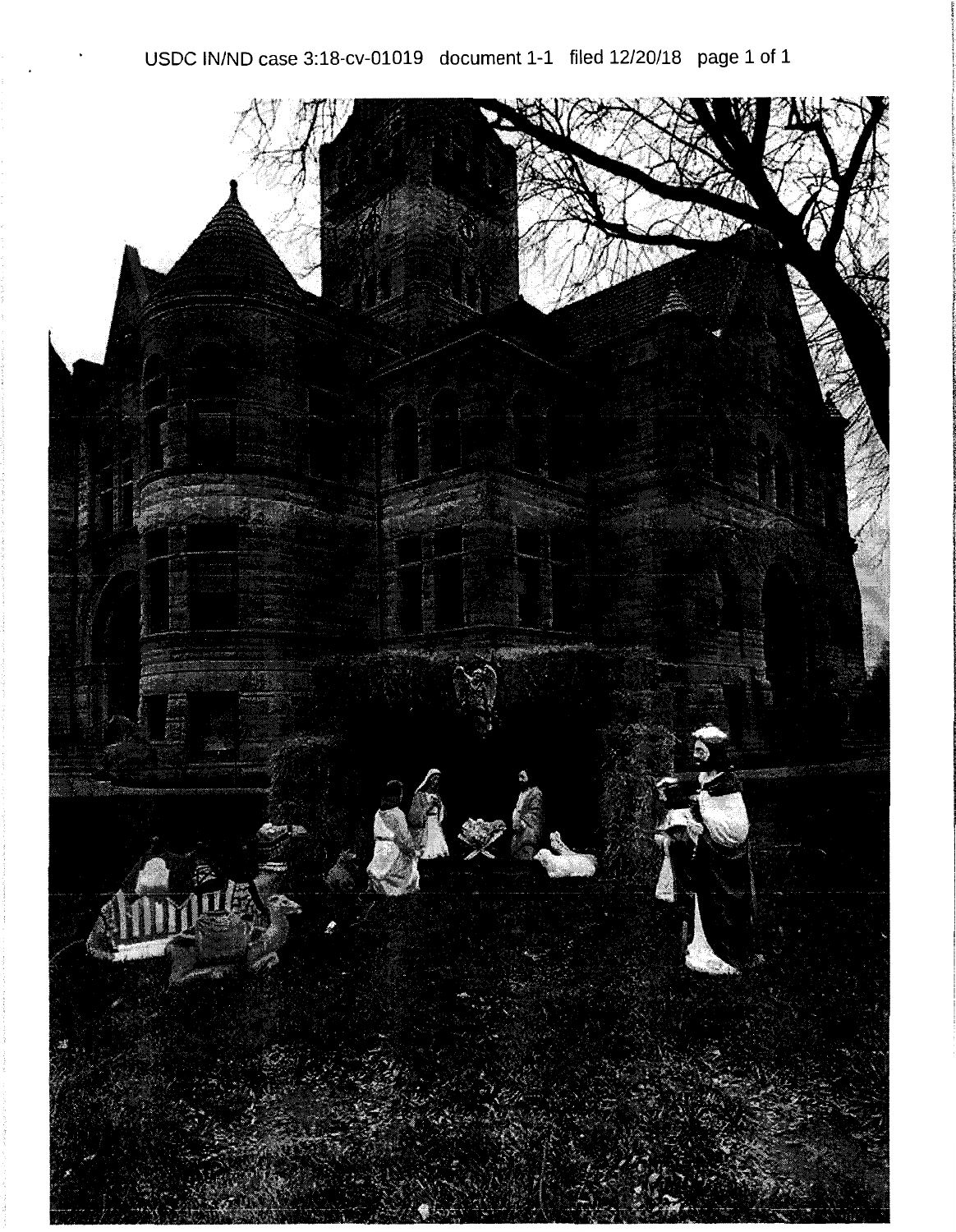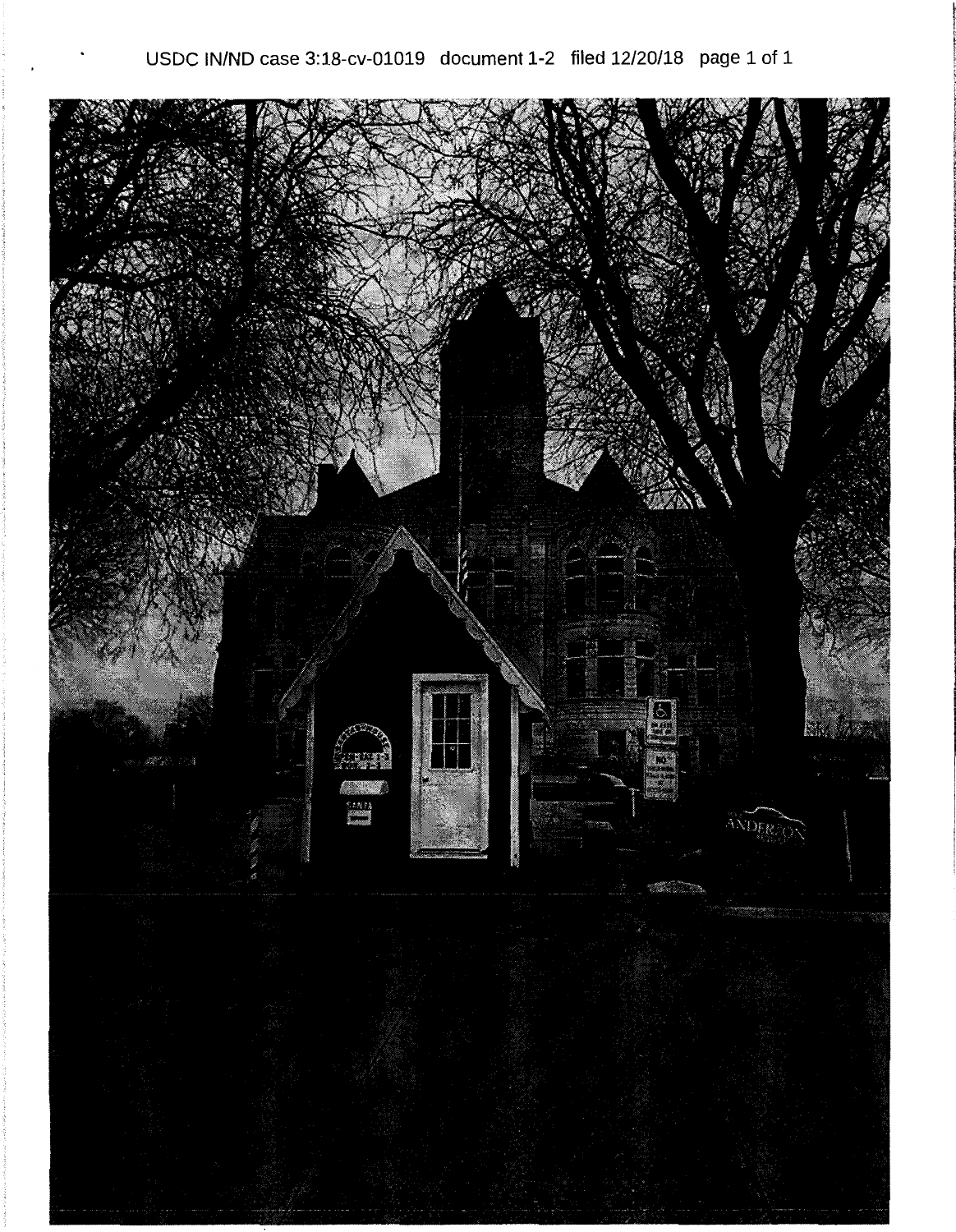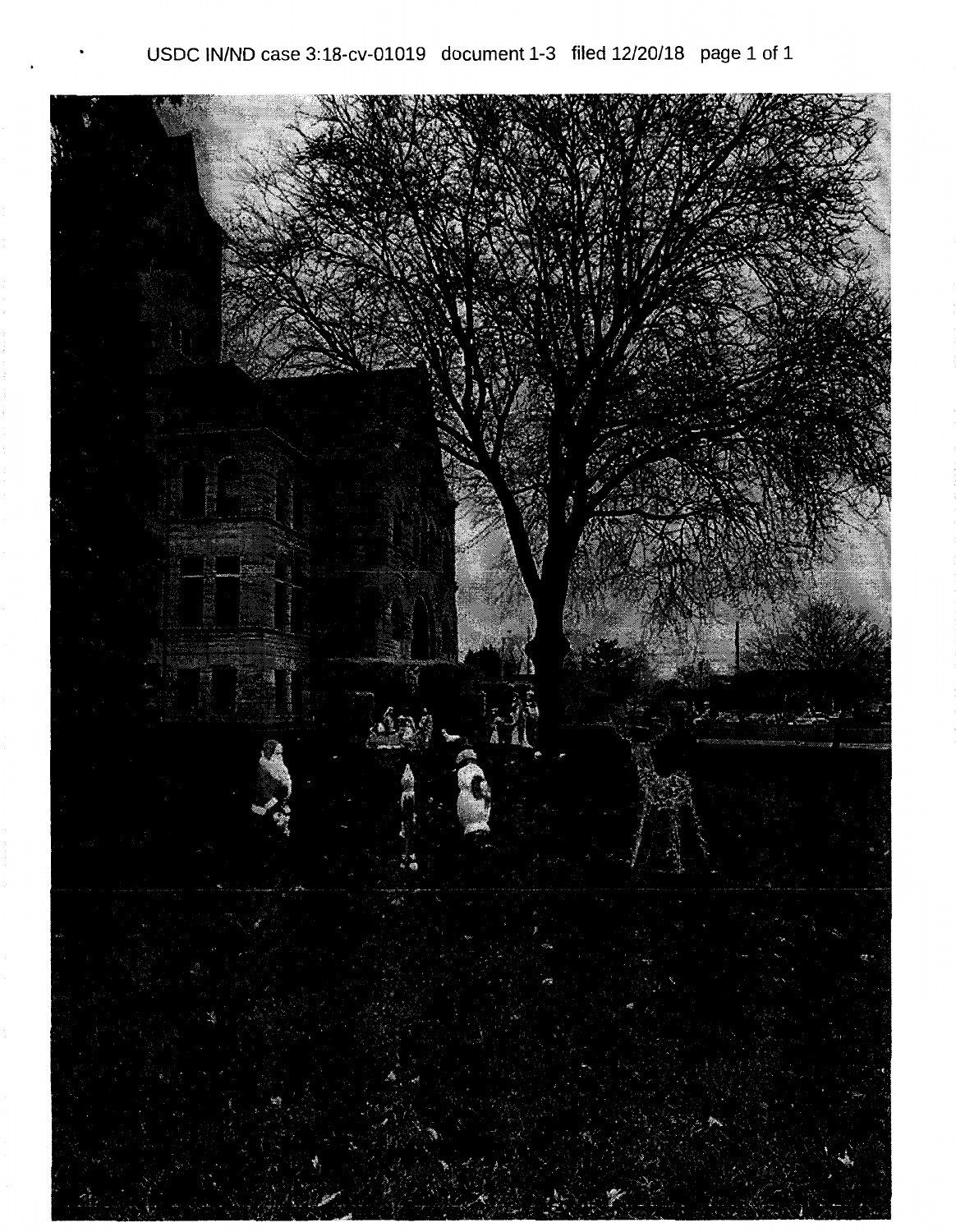| 1544 (Rev. 07/16)<br>USDC IN/ND Case 3:18-CV-01019 document 1-4 filed 12/20/18 page 1 of 2<br>The JS 44 civil cover sheet and the information contained herein neither replace nor supplement the filing and service of pleadings |                                                        |                                               |                                                                              |                                        |                                                                                                                  |                                                 |                                     |                 |
|-----------------------------------------------------------------------------------------------------------------------------------------------------------------------------------------------------------------------------------|--------------------------------------------------------|-----------------------------------------------|------------------------------------------------------------------------------|----------------------------------------|------------------------------------------------------------------------------------------------------------------|-------------------------------------------------|-------------------------------------|-----------------|
| purpose of initiating the civil docket sheet. (SEE INSTRUCTIONS ON NEXT PAGE OF THIS FORM.)<br>I. (a) PLAINTIFFS<br>Roger LaMunion                                                                                                |                                                        |                                               | <b>DEFENDANTS</b><br>Fulton County, Indiana                                  |                                        |                                                                                                                  |                                                 |                                     |                 |
| (b) County of Residence of First Listed Plaintiff                                                                                                                                                                                 | (EXCEPT IN U.S. PLAINTIFF CASES)                       | Marshall                                      | County of Residence of First Listed Defendant<br>NOTE:                       |                                        | (IN U.S. PLAINTIFF CASES ONLY)<br>IN LAND CONDEMNATION CASES, USE THE LOCATION OF<br>THE TRACT OF LAND INVOLVED. |                                                 |                                     |                 |
| (c) Attorneys (Firm Name, Address, and Telephone Number)<br>Gavin M. Rose, ACLU of Indiana, 1031 E. Washington St., Indianapolis,<br>IN, 46202, 317-635-4059, x106                                                                |                                                        |                                               | Attorneys (If Known)                                                         |                                        |                                                                                                                  |                                                 |                                     |                 |
| <b>II. BASIS OF JURISDICTION</b> (Place an "X" in One Box Only)                                                                                                                                                                   |                                                        |                                               | III. CITIZENSHIP OF PRINCIPAL PARTIES (Place an "X" in One Box for Plaintiff |                                        |                                                                                                                  |                                                 |                                     |                 |
|                                                                                                                                                                                                                                   |                                                        |                                               | (For Diversity Cases Only)                                                   |                                        |                                                                                                                  | and One Box for Defendant)                      |                                     |                 |
| $\Box$ 1 U.S. Government<br>Plaintiff                                                                                                                                                                                             | 25 3 Federal Question<br>(U.S. Government Not a Party) |                                               | Citizen of This State                                                        | DEF<br>PTF<br>$\Box$<br>0 <sub>1</sub> | Incorporated or Principal Place<br>of Business In This State                                                     |                                                 | PTF<br>$\Box$<br>$\overline{\bf 4}$ | DEF<br>$\Box$ 4 |
| $\square$ 2 U.S. Government<br>Defendant                                                                                                                                                                                          | 1 4 Diversity                                          | (Indicate Citizenship of Parties in Item III) | Citizen of Another State                                                     | $\Box$ 2                               | $\Box$ 2 Incorporated and Principal Place<br>of Business In Another State                                        |                                                 | $\Box$ 5                            | $\Box$ 5        |
|                                                                                                                                                                                                                                   |                                                        |                                               | Citizen or Subject of a<br>Foreign Country                                   | O 3                                    | 1 3 Foreign Nation                                                                                               |                                                 | O 6                                 | $\Box$ 6        |
| IV. NATURE OF SUIT (Place an "X" in One Box Only)<br><b>CONTRACT</b>                                                                                                                                                              |                                                        |                                               | <b>FORFEITURE/PENALTY</b>                                                    |                                        |                                                                                                                  |                                                 |                                     |                 |
| $\Box$ 110 Insurance                                                                                                                                                                                                              | PERSONAL INJURY                                        | <b>TORTS</b><br>PERSONAL INJURY               | □ 625 Drug Related Seizure                                                   |                                        | <b>BANKRUPTCY</b><br>$\Box$ 422 Appeal 28 USC 158                                                                | <b>J</b> 375 False Claims Act                   | <b>OTHER STATUTES</b>               |                 |
| $7120$ Marine                                                                                                                                                                                                                     | $\Box$ 310 Airplane                                    | □ 365 Personal Injury -                       | of Property 21 USC 881                                                       |                                        | 3 423 Withdrawal                                                                                                 | 376 Qui Tam (31 USC                             |                                     |                 |
| □ 130 Miller Act                                                                                                                                                                                                                  | □ 315 Airplane Product                                 | Product Liability                             | □ 690 Other                                                                  |                                        | 28 USC 157                                                                                                       | 3729(a)                                         |                                     |                 |
| $\Box$ 140 Negotiable Instrument                                                                                                                                                                                                  | Liability                                              | □ 367 Health Care/                            |                                                                              |                                        |                                                                                                                  | $\Box$ 400 State Reapportionment                |                                     |                 |
| □ 150 Recovery of Overpayment<br>& Enforcement of Judgment                                                                                                                                                                        | □ 320 Assault, Libcl &<br>Slander                      | Pharmaceutical<br>Personal Injury             |                                                                              |                                        | <b>PROPERTY RIGHTS</b><br>320 Copyrights                                                                         | $\Box$ 410 Antitrust<br>□ 430 Banks and Banking |                                     |                 |
| □ 151 Medicare Act                                                                                                                                                                                                                | □ 330 Federal Employers'                               | <b>Product Liability</b>                      |                                                                              | 7 830 Patent                           |                                                                                                                  | $\Box$ 450 Commerce                             |                                     |                 |
| <b>D</b> 152 Recovery of Defaulted                                                                                                                                                                                                | Liability                                              | □ 368 Asbestos Personal                       |                                                                              |                                        | 340 Trademark                                                                                                    | $\Box$ 460 Deportation                          |                                     |                 |
| Student Loans                                                                                                                                                                                                                     | $\square$ 340 Marine                                   | <b>Injury Product</b>                         |                                                                              |                                        |                                                                                                                  | 7 470 Racketeer Influenced and                  |                                     |                 |
| (Excludes Veterans)                                                                                                                                                                                                               | □ 345 Marine Product                                   | Liability                                     | <b>LABOR</b>                                                                 |                                        | <b>SOCIAL SECURITY</b>                                                                                           |                                                 | Corrupt Organizations               |                 |
| $\Box$ 153 Recovery of Overpayment                                                                                                                                                                                                | Liability                                              | PERSONAL PROPERTY   710 Fair Labor Standards  |                                                                              |                                        | □ 861 HIA (1395ff)                                                                                               | 7 480 Consumer Credit                           |                                     |                 |

| of Veteran's Benefits                    | □ 350 Motor Vehicle                  | □ 370 Other Fraud           | Act                                   | <b>362 Black Lung (923)</b>        | □ 490 Cable/Sat TV                   |
|------------------------------------------|--------------------------------------|-----------------------------|---------------------------------------|------------------------------------|--------------------------------------|
| □ 160 Stockholders' Suits                | <b>J</b> 355 Motor Vehicle           | $\Box$ 371 Truth in Lending | $\square$ 720 Labor/Management        | $\Box$ 863 DIWC/DIWW (405(g))      | □ 850 Securities/Commodities/        |
| □ 190 Other Contract                     | Product Liability                    | 380 Other Personal          | Relations                             | $\Box$ 864 SSID Title XVI          | Exchange                             |
| <b>195 Contract Product Liability</b>    | □ 360 Other Personal                 | Property Damage             | □ 740 Railway Labor Act               | $\Box$ 865 RSI (405(g))            | <b>3</b> 890 Other Statutory Actions |
| 196 Franchisc                            | Injury                               | □ 385 Property Damage       | <b>D</b> 751 Family and Medical       |                                    | □ 891 Agricultural Acts              |
|                                          | □ 362 Personal Injury -              | Product Liability           | Leave Act                             |                                    | <b>3 893 Environmental Matters</b>   |
|                                          | Medical Malpractice                  |                             | 790 Other Labor Litigation            |                                    | <b>3 895 Freedom of Information</b>  |
| <b>REAL PROPERTY</b>                     | <b>CIVIL RIGHTS</b>                  | <b>PRISONER PETITIONS</b>   | □ 791 Employee Retirement             | <b>FEDERAL TAX SUITS</b>           | Act                                  |
| 1 210 Land Condemnation                  | <b>X</b> 440 Other Civil Rights      | <b>Habcas Corpus:</b>       | Income Security Act                   | <b>J</b> 870 Taxes (U.S. Plaintiff | □ 896 Arbitration                    |
| 1220 Foreclosure                         | $\Box$ 441 Voting                    | 1 463 Alien Detainee        |                                       | or Defendant)                      | $\Box$ 899 Administrative Procedure  |
| 1 230 Rent Lease & Ejectment             | $\Box$ 442 Employment                | □ 510 Motions to Vacate     |                                       | 7 871 IRS-Third Party              | Act/Review or Appeal of              |
| 240 Torts to Land                        | $\Box$ 443 Housing/                  | Sentence                    |                                       | 26 USC 7609                        | <b>Agency Decision</b>               |
| 7 245 Tort Product Liability             | Accommodations                       | $\square$ 530 General       |                                       |                                    | 1950 Constitutionality of            |
| 290 All Other Real Property              | $\Box$ 445 Amer. w/Disabilities      | D 535 Death Penalty         | <b>IMMIGRATION</b>                    |                                    | <b>State Statutes</b>                |
|                                          | Employment                           | Other:                      | 1462 Naturalization Application       |                                    |                                      |
|                                          | $\Box$ 446 Amer. w/Disabilities -    | □ 540 Mandamus & Other      | $\Box$ 465 Other Immigration          |                                    |                                      |
|                                          | Other                                | $\Box$ 550 Civil Rights     | Actions                               |                                    |                                      |
|                                          | 7 448 Education                      | <b>355 Prison Condition</b> |                                       |                                    |                                      |
|                                          |                                      | $\Box$ 560 Civil Detainee - |                                       |                                    |                                      |
|                                          |                                      | Conditions of               |                                       |                                    |                                      |
|                                          |                                      | Confinement                 |                                       |                                    |                                      |
| V. ORIGIN (Place an "X" in One Box Only) |                                      |                             |                                       |                                    |                                      |
| <b>Χ</b> Ι<br>Original                   | $\square$ 2 Removed from<br>$\Box$ 3 | Remanded from               | $\Box$ 4 Reinstated or                | Multidistrict<br>O 6               | <b>3</b> 8 Multidistrict             |
| Proceeding                               | State Court                          | Appellate Court             | $\Box$ 5 Transferred from<br>Reopened | Litigation -<br>Another District   | Litigation -                         |
|                                          |                                      |                             | (specify)                             | Transfer                           | Direct File                          |
|                                          | .                                    | .                           |                                       |                                    |                                      |

|                            |                                                                                                                                     |                                                                                             | $\cdots$<br>-------- | -                                        |  |  |  |  |
|----------------------------|-------------------------------------------------------------------------------------------------------------------------------------|---------------------------------------------------------------------------------------------|----------------------|------------------------------------------|--|--|--|--|
|                            | Cite the U.S. Civil Statute under which you are filing (Do not cite jurisdictional statutes unless diversity):<br>42 U.S.C. s. 1983 |                                                                                             |                      |                                          |  |  |  |  |
| VI. CAUSE OF ACTION        | Brief description of cause:                                                                                                         | Challenge to the display of a creche on Courthouse lawn as violative of the First Amendment |                      |                                          |  |  |  |  |
| VII. REQUESTED IN          | <b>CHECK IF THIS IS A CLASS ACTION</b><br>, ,                                                                                       | <b>DEMANDS</b>                                                                              |                      | CHECK YES only if demanded in complaint: |  |  |  |  |
| <b>COMPLAINT:</b>          | UNDER RULE 23, F.R.Cv.P.                                                                                                            | <b>JURY DEMAND:</b>                                                                         |                      |                                          |  |  |  |  |
| VIII. RELATED CASE(S)      |                                                                                                                                     |                                                                                             |                      |                                          |  |  |  |  |
| IF ANY                     | <b>JUDGE</b>                                                                                                                        | (See instructions):                                                                         |                      | DOCKET NUMBER                            |  |  |  |  |
| <b>DATE</b>                |                                                                                                                                     | SIGNATURE OF ATTORNEY OF RECORD                                                             |                      |                                          |  |  |  |  |
| 12/20/2018                 | /s/ Gavin M. Rose                                                                                                                   |                                                                                             |                      |                                          |  |  |  |  |
| <b>FOR OFFICE USE ONLY</b> |                                                                                                                                     |                                                                                             |                      |                                          |  |  |  |  |
| <b>RECEIPT#</b>            | <b>APPLYING IFP</b><br>AMOUNT                                                                                                       | <b>JUDGE</b>                                                                                | MAG. JUDGE           |                                          |  |  |  |  |